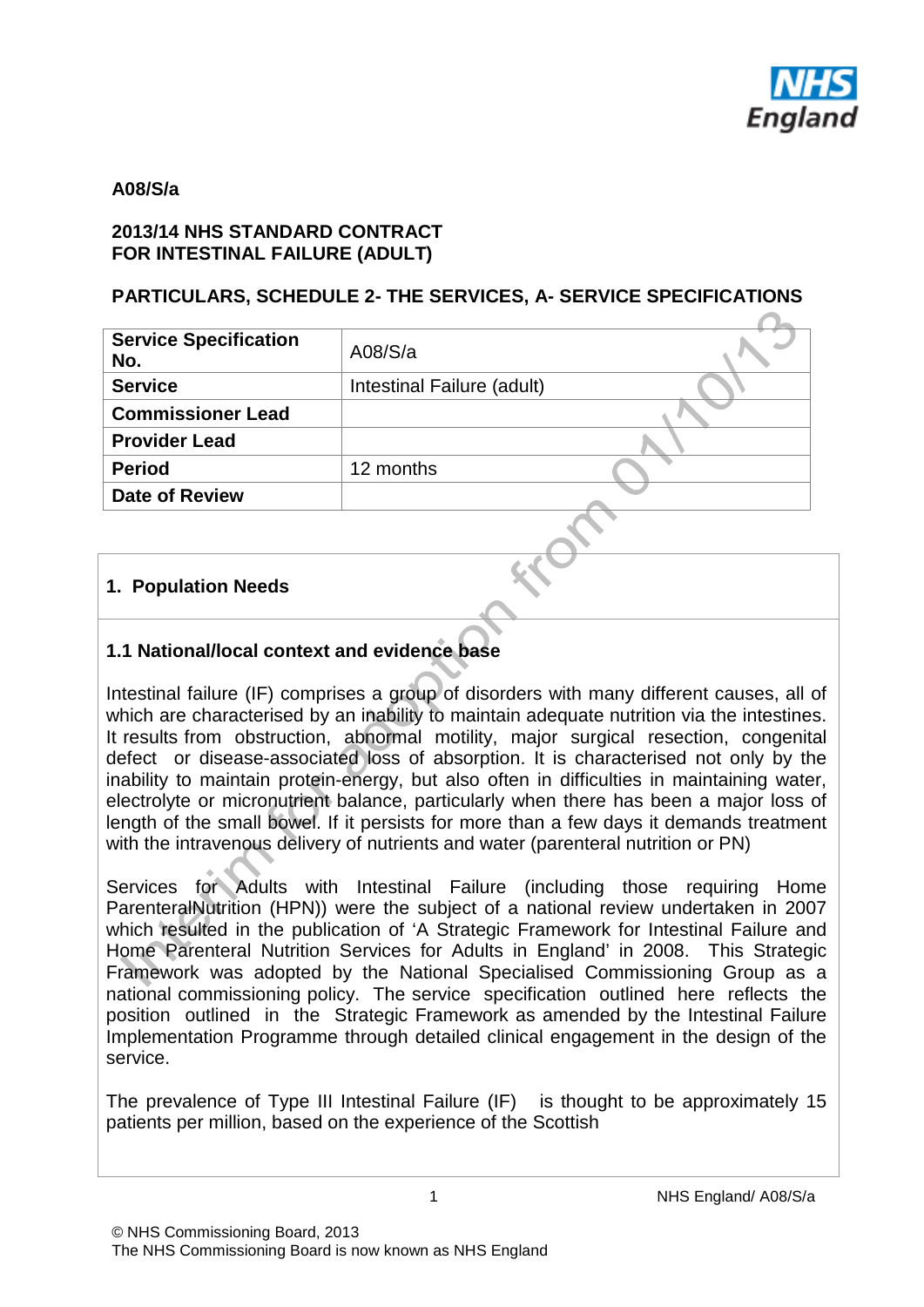Managed Clinical Network for Home Parenteral Nutrition (HPN). Incidence of new patients with Type III Intestinal Failure is 2 patients per million per annum.

In England, we estimate that there are between 1,500 and 2,000 inpatient spells per year for patients with Type II IF. These are a complex cohort of patients characterised by significant length of stay and requiring broad multi-disciplinary input into management and care.

For further information, please refer to the document A Strategic Framework for Adult Intestinal Failure and Home Parenteral Nutrition Services in England (2008).

#### **2. Scope**

#### **2.1 Aims and objectives of service**

This service aims to provide optimal treatment and care for patients with IF (defined as patients who, for a period of 28 days or longer, are unable to maintain nutritional and/or fluid balance via their intestines and who require intravenous nutritional support). It is recognised that surgical procedures are a major cause of intestinal failure.

Specifically this will include:

- Optimal management (either medical; surgical; or both) of Type II IF with a view to effective resolution of this condition.
- Optimal management of (chronic) Type III IF with a view to achieving high quality of life; prolonged life; and where possible reducing dependence on intravenous nutritional support.
- Assessment of suitable Type III IF patients for curative surgery (and where appropriate, undertake such surgery) including onward referral for Small Bowel Transplantation or Autologous Gut-Lengthening Surgery.

#### **2.2 Service description/care pathway**

Intestinal Failure comprises a group of disorders with many different causes, all of which are characterised by an inability to maintain adequate nutrition via the intestines. It results from obstruction, abnormal motility, major surgical resection, congenital defect or disease-associated loss of absorption. It is characterised not only by the inability to maintain protein-energy, but also often in difficulties in maintaining water, electrolyte or micronutrient balance, particularly when there has been a major loss of length of the small bowel. If it persists for more than a few days it demands treatment with the intravenous delivery of nutrients and water (parenteral nutrition, PN)

IF can be categorised into three types:

|      | Type   This type of IF is short-term, self-limiting and often peri-operative in |
|------|---------------------------------------------------------------------------------|
| l 1: | nature. Type I IF is common and these patients are managed                      |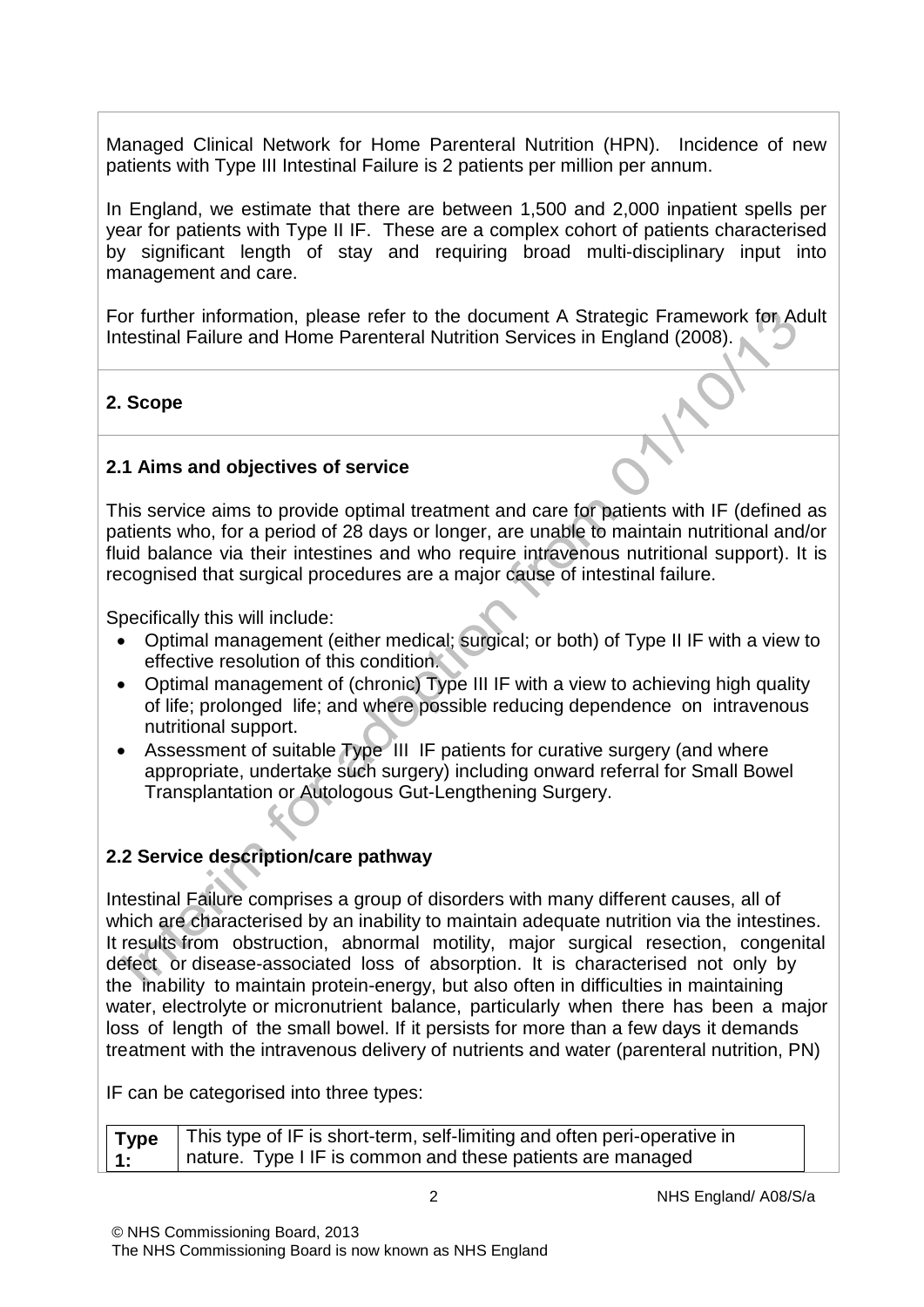|                   | successfully in a multitude of healthcare settings, especially surgical<br>wards, including all units which perform major, particularly abdominal<br>surgery. Some patients on high dependency units (HDU) and intensive<br>care units (ICU) will also fall into this category.                                                                                                                                                                                                                                                                                                                                                                   |
|-------------------|---------------------------------------------------------------------------------------------------------------------------------------------------------------------------------------------------------------------------------------------------------------------------------------------------------------------------------------------------------------------------------------------------------------------------------------------------------------------------------------------------------------------------------------------------------------------------------------------------------------------------------------------------|
| <b>Type</b><br>2: | This occurs in metabolically unstable patients in hospital and requires<br>prolonged parenteral nutrition over periods of weeks or months. It is often<br>associated with sepsis, and may be associated with renal impairment.<br>These patients often need the facilities of an Intensive Care or High<br>Dependency Unit for some or much of their stay in hospital. This type of<br>IF is more rare and needs to be managed by a multi-professional<br>specialist intestinal failure team. Poor management of Type 2 IF<br>increases mortality and is expected to increase the likelihood of later<br>development of type 3 Intestinal failure |
| <b>Type</b><br>3: | This is a chronic condition requiring long term parenteral feeding. The<br>patient is characteristically metabolically stable but cannot maintain his or<br>her nutrition adequately by absorbing food or nutrients via the intestinal<br>tract. These are, in the main, the group of patients for which HPN or<br>Electrolytes (HPE) indicated.                                                                                                                                                                                                                                                                                                  |

*Note: Sometimes metabolically stable patients such as those with severe intestinal dysmotility, abdominal cancer undergoing chemotherapy, chronic high volume intestinal fistulae and patients with abdominal complications of peritoneal dialysis may need prolonged in-hospital parenteral nutrition. These might be considered as having a variant of type 2 intestinal failure. Some patients with type 3 IF require brief spells in hospital in order to deal with catheter complications or problems related to their underlying disease.*

This service specification covers all aspects of care for Types II and III IF (comprising of both non-elective and elective admissions for medical and surgical care; outpatient follow-up attendances; and **INCLUDING** the provision of HPN).

The service comprises the following elements:

- In-patient management of patients with Type II IF
- Provision of Specialised IF surgery (as outlined in Annex B)
- Follow-up outpatient attendance(s) post discharge of a Type II IF patient
- In-patient management of patients with Type III IF (management of catheter complications or treatment of underlying disease)
- Ongoing out-patient management of Type III IF
- Provision of HPN (and associated homecare nursing if required) via the NHS Commercial Medicines Unit National Framework Agreement for Home Parenteral Nutrition. HPN can only be supplied via an accredited framework supplier.
- Assessment for; onward referral to; and ongoing lifelong follow-up after Intestinal
- Transplantation (the transplant episode is outside the scope of this specification).

For patients with the characteristics outlined in Annex A1.

It is a contractual obligation for all designated specialised units to return data on all patients with Type II and III IF to the British Artificial Nutrition Survey. It is also a contractual obligation of all designated providers to participate in the National IF Audit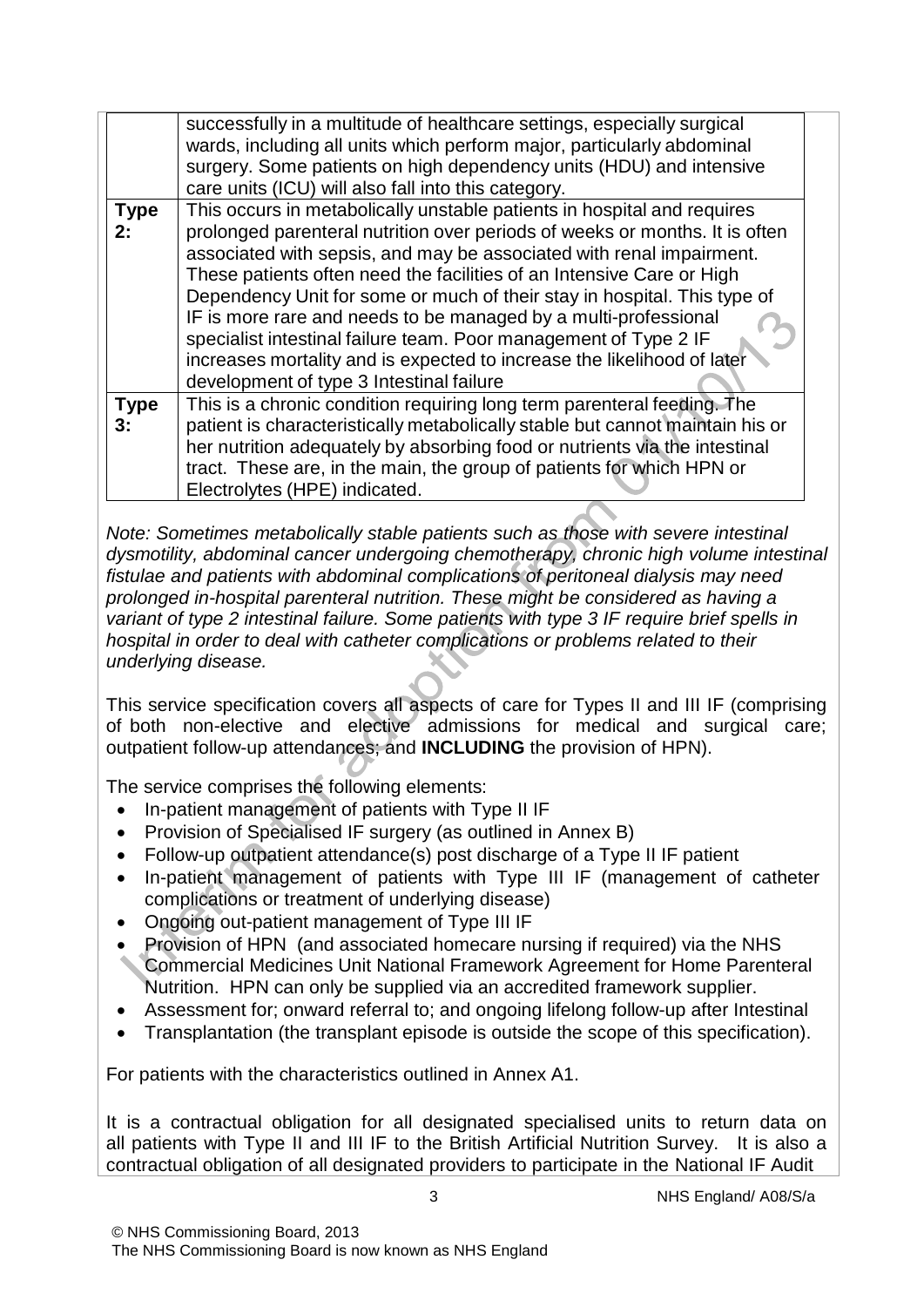Programme (undertaken by/at the behest of the National Clinical Network).

All designated specialised units will be expected to provide training to the multi professional staff that rotate through them. A trainee will need to demonstrate that they have been employed to work for a significant period on a unit designated for the clinical role he or she wishes to practice independently. It is expected that the relevant Royal Colleges and specialist societies will wish to have a role in such training.

Details of the clinical care roles and associated service infrastructure requirements are outlined in Annex A1 and A2 of this specification.

Designated centres will make available to patients all literature developed by the National Clinical Network and/or relevant patients groups that have been endorsed by the commissioner.

#### **Referral processes and sources**

The service will accept inward referrals from secondary care clinicians. Patients with prolonged IF will generally be under the care of either a gastroenterologist; a colorectal surgeon; an intensivist, or an Oncologist.

Any patient who meets the criteria in annex A1 should be discussed with a designated IF centre as soon as possible, and by 21 days of parenteral nutrition at the latest. These patients should have a care plan discussed and clearly documented between their current hospital and a designated IF Centre. Patients who have been fed parenterally for 28 days will have their care transferred to a designated centre.

However, there may be a number of situations where it is not in the patients' best interests to be transferred. These are if there is a sound clinical reason for the patient to remain in their current hospital due to the patient's primary healthcare issue being other than primary gastrointestinal failure in nature (e.g complex burns; spinal cord injury; pseudomyxoma peritonei; complex pancreas; upper GI/bariatric surgery – *note this is not an exhaustive list*) or in cases where their condition has stabilised AND arrangements for discharge from local service are already well advanced. This hospital must have the necessary nutritional support team to be able to maintain safe parenteral nutrition at an agreed national level.

A discussion between the patient's current hospital and a specialised IF provider should still occur, and a care plan taking account of their nutritional needs be agreed. There needs to be evidence of a formal liaison between the current hospital and the IF provider, if this occurs more than just occasionally.

The service will also accept referrals from other designated providers of Specialised IF services, particularly when either the referring service is not accredited to undertake the clinical role that the patient requires; or when the patient's condition has stabilised and ongoing care could effectively be undertaken at a designated centre closer to the patient's home (e.g. the initiation/maintenance of HPN).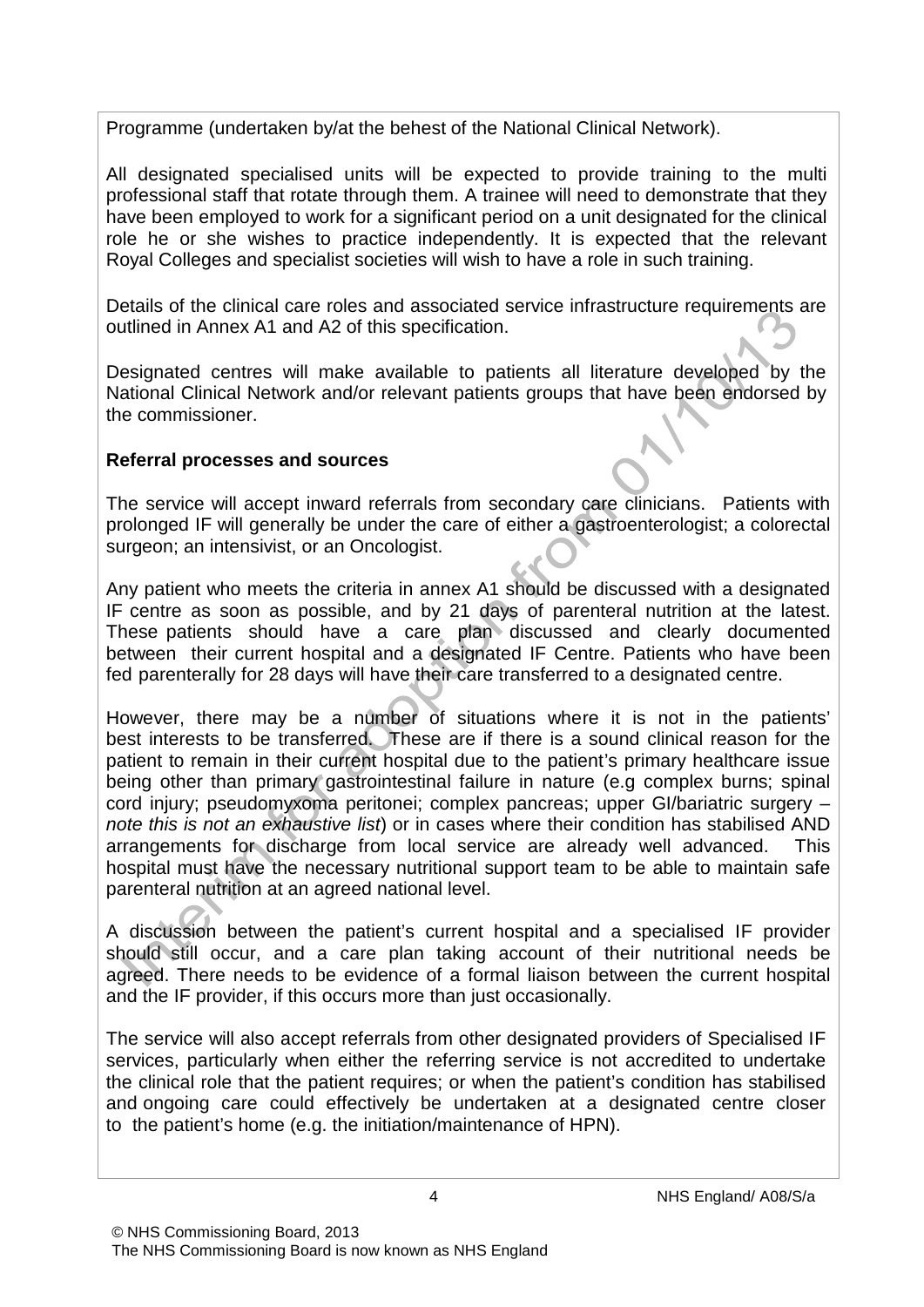#### **Discharge criteria and planning**

Patients having fully completed their treatment for Type II IF, and who do not progress to Type III IF, will be followed-up as outpatients for 90 days post-discharge and then referred back to local services. The patient's GP and referring unit will be provided with a discharge summary when the patient leaves hospital and after review at 90 days. Some patients e.g. those with short bowel syndrome; abdominal fistula patients not on PN, will require longer term follow up.

Patients with Type III IF that has been resolved, and who have been weaned off parenteral nutrition, will be followed-up as outpatients for one year following weaning. At this stage they will be discharged from the service back to local services and a final discharge summary will be sent to their GP and referring unit.

Patients with Type III IF, that has been resolved either as a result of intestinal transplantation or as a result of Autologous Gut Lengthening Surgery, will be followed up by the service for life.

#### **2.3 Population covered**

The service outlined in this specification is for patients ordinarily resident in England\*; or otherwise the commissioning responsibility of the NHS in England (as defined in '*Who Pays?:Establishing the responsible commissioner'* and other Department of Health guidance relating to patients entitled to NHS care or exempt from charges)

*\* Note: for the purposes of commissioning health services, this EXCLUDES patients who, whilst resident in England, are registered with a GP practice in Wales, but INCLUDES patients resident in Wales who are registered with a GP practice in England.*

Specifically, this service is for adults with Type II or Type III IF. This will include (potential or existing) HPN patients, patients undergoing prolonged PN (especially if complications are a problem), & patients requiring specialised IF surgery (as outlined in Annex B) or candidates for intestinal transplantation.

## **2.4 Any acceptance and exclusion criteria**

#### **Acceptance criteria**

The service will accept inward referrals from secondary care clinicians. Patients with prolonged IF will generally be under the care of either a gastroenterologist; colorectal surgeon; intensivist; or an oncologist.

The service will also accept referrals from other providers of specialised IF services, particularly when the referring service is not accredited to undertake the clinical role that the patient requires; or when the patient's condition has stabilised and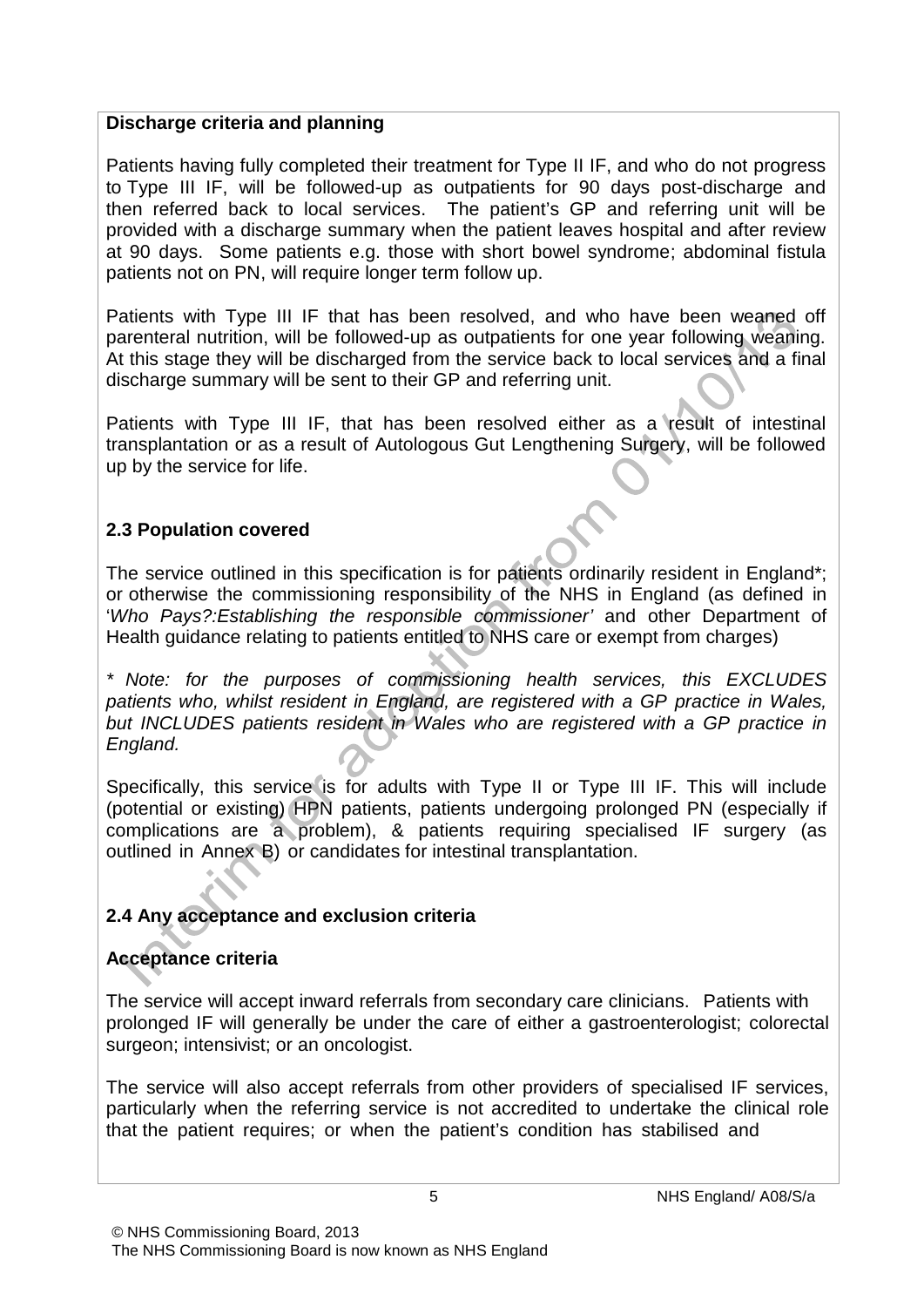ongoing care could effectively be undertaken at a designated provider closer to the patient's home.

Referrals to the service will be to the service overall, not to a named consultant. The requirement for timely access to the service and the necessity of a multidisciplinary approach dictates that the multi-disciplinary team (MDT) should collectively manage inward referrals.

#### **Exclusions**

Patients with Type I (short-term) IF are outside the scope of this service specification and remain the responsibility of the patient's responsible Clinical Commissioning Group (CCG).

#### **2.5 Interdependencies with other services**

#### **Co-located services**

Services that need to be provided on the same site as the specialised service:

- Luminal gastroenterology
- Adult Intensive Care
- Interventional Radiology
- Interventional central venous catheter access
- Enterostomal care

## **Interdependent services**

The following are services that are required during the spell of care provided by the specialised service, however there is no absolute requirement for this service to be based on the same healthcare delivery site as the specialised service:

- Renal dialysis
- Hepatology
- Plastic surgery
- Gynaecological surgery
- Urological surgery
- Vascular surgery
- Upper GI surgery
- Hepatobiliary surgery
- Clinical psychology/psychiatry
- Microbiology

#### **Related services**

These are services that are either at the preceding or following stage of the patient journey.

• Gastroenterology at District General Hospital (DGH) level (identification of Type II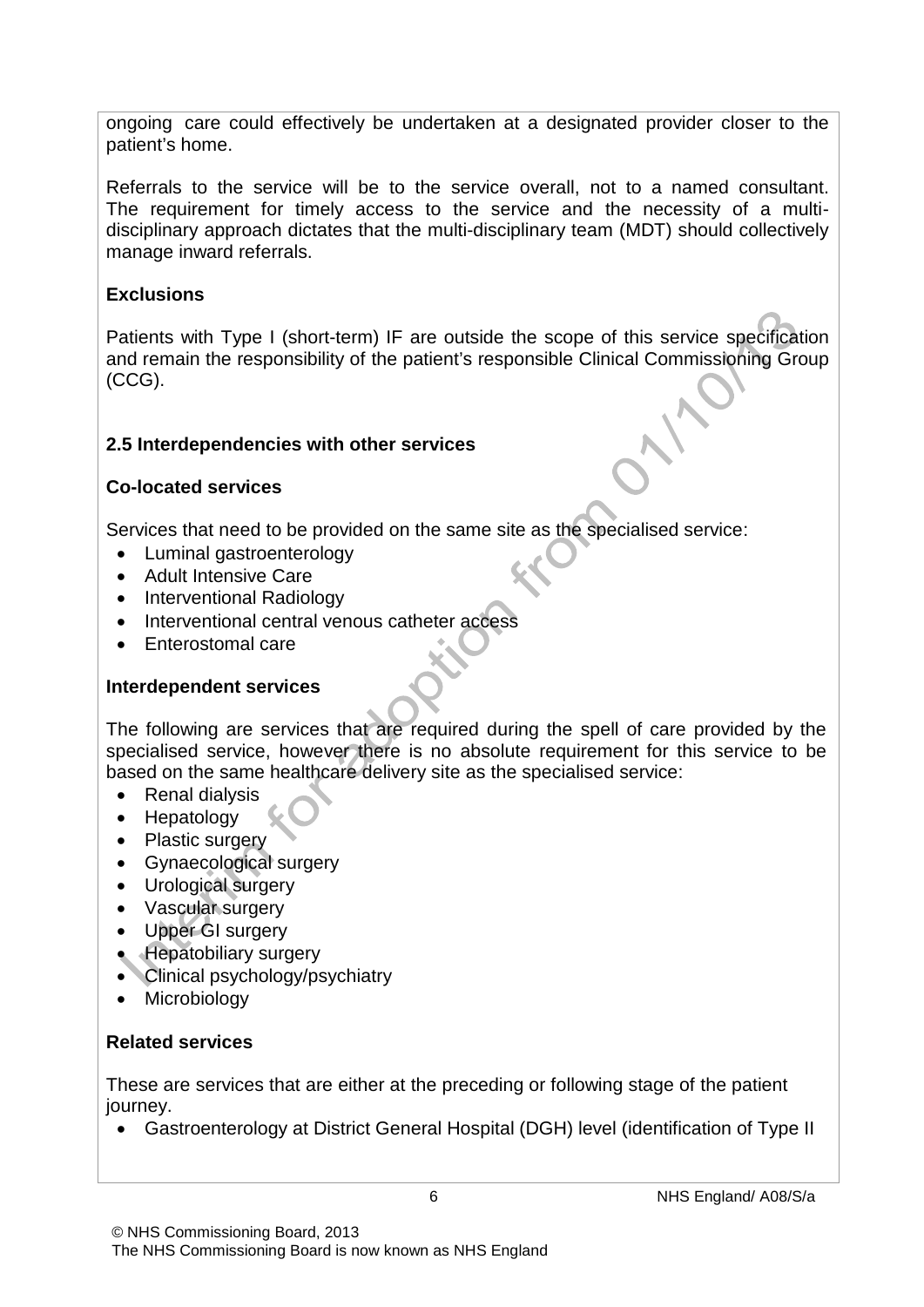patients)

- Colorectal surgery at DGH level (identification of Type II patients)
- Homecare suppliers of HPN products

### **3. Applicable Service Standards**

#### **3.1 Applicable national standards e.g. NICE, Royal College**

Standards for care roles are described in Annexes A1/2

The surgical management of patients with acute intestinal failure, Association of Surgeons of Great Britain and Ireland (ASGBI).

#### **4. Key Service Outcomes**

In-patient mortality of Type II IF patients in line with best UK and international experience.

Central venous catheter sepsis rates of Type III IF patients in line with best UK and international experience.

Proportion of Type III IF patients developing irreversible liver disease in line with best

UK and international experience.

Re-fistulation rates following intestinal failure surgery in line with best UK & international experience.

| <b>Performance</b><br><b>Indicator</b>     | <b>Indicator</b>                                                                                                                       | <b>Threshold</b> | <b>Method of</b><br><b>Measurement</b>                                | <b>Consequence</b><br>of Breach                                                  |  |  |
|--------------------------------------------|----------------------------------------------------------------------------------------------------------------------------------------|------------------|-----------------------------------------------------------------------|----------------------------------------------------------------------------------|--|--|
|                                            | <b>Type II Intestinal Failure</b>                                                                                                      |                  |                                                                       |                                                                                  |  |  |
| Inpatient<br>Central<br><b>Line Sepsis</b> | Number of<br>Healthcare<br>associated<br>infections<br>Intravenous<br>catheter<br>infections<br>No of days of<br>parenteral<br>feeding | [TBC]            | As per<br><b>National</b><br>Clinical<br><b>Network</b><br>guidelines | Commissioning<br>for Quality and<br>Innovation<br>(CQUIN)<br>payment<br>withheld |  |  |
| Post Surgical<br>Survival                  | No of deaths<br>within 30 days<br>of surgery                                                                                           | [TBC]            | [TBC]                                                                 | Initially,<br>discussion<br>between                                              |  |  |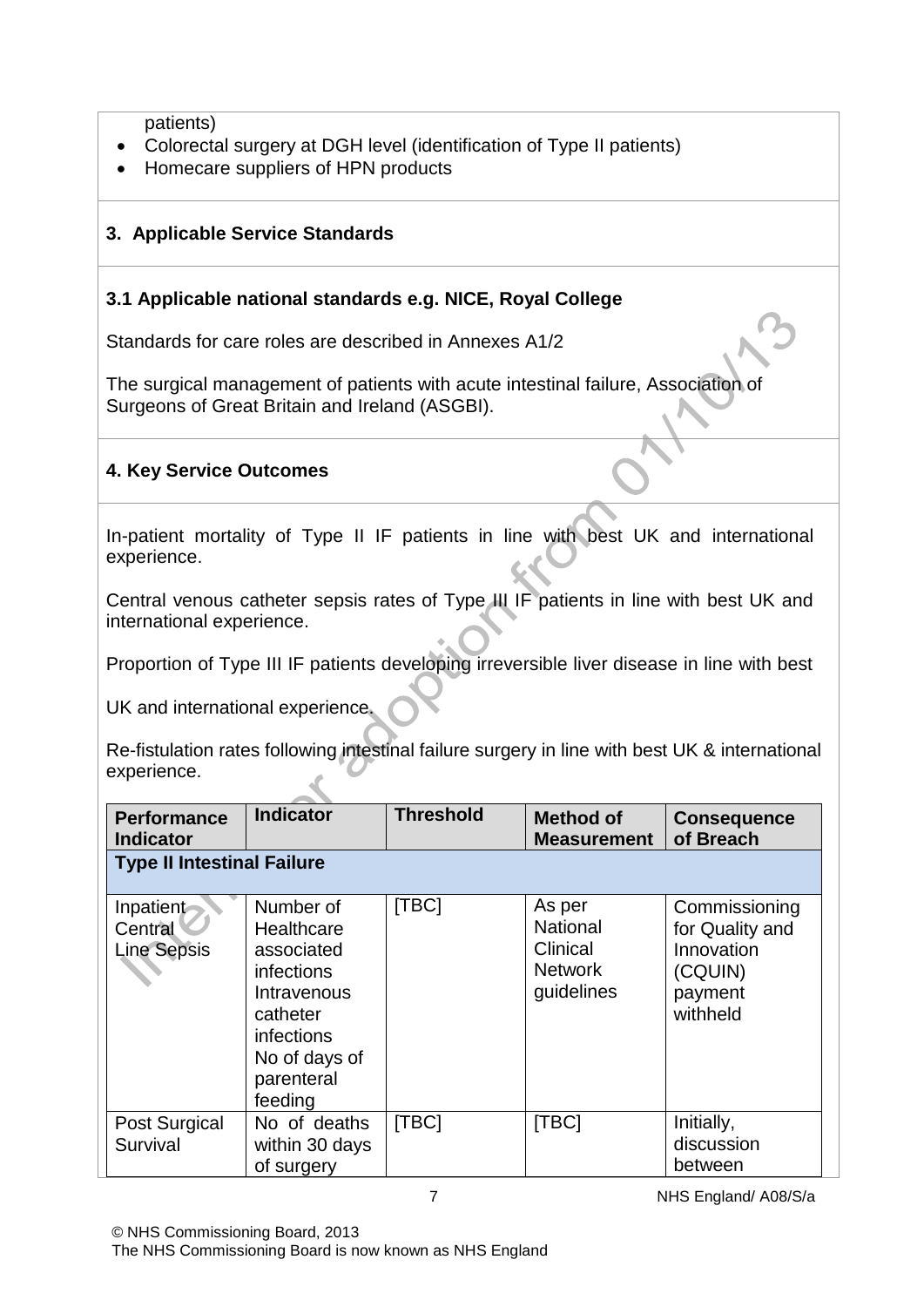| <b>Type III Intestinal Failure</b>                                                      | <b>Total number</b><br>of surgical<br>cases<br>undertaken                                                                                                    |                    |                                                  | commissioner<br>and provider;<br>possibly<br>followed by<br>external peer-<br>review. |
|-----------------------------------------------------------------------------------------|--------------------------------------------------------------------------------------------------------------------------------------------------------------|--------------------|--------------------------------------------------|---------------------------------------------------------------------------------------|
| <b>HPN</b> patient<br>Central<br><b>Line Sepsis</b>                                     | Number of<br>admissions as<br>a result of<br><b>Central Line</b><br>infections                                                                               | [TBC]              | Retrospective<br>analysis over<br>financial year | [TBC]                                                                                 |
| Annual review<br>of continued<br>need for HPN<br>and number of<br>feed days<br>required | Total number<br>of patients on<br><b>HPN</b><br>All patients to<br>undergo an<br>assessment at<br>least annually<br>as to their<br>continued need<br>for HPN | 100%<br>compliance | Casenote<br>Audit                                | <b>CQUIN payment</b><br>withheld                                                      |

#### **5. Location of Provider Premises**

Provision of care outlined under this service specification will be provided through a national clinical care network arrangement. The appropriate setting of care for a patient will be determined by their presenting need and the clinical role required to meet that need (as outlined in Annex A1). It is envisaged that at different points in a patient's pathway, they would be managed in the setting that best meets their presenting needs. As such, care pathways may span a number of designated providers. In order to facilitate this, it is mandatory that designated providers actively participate in the national clinical care network and participate in the full network MDT.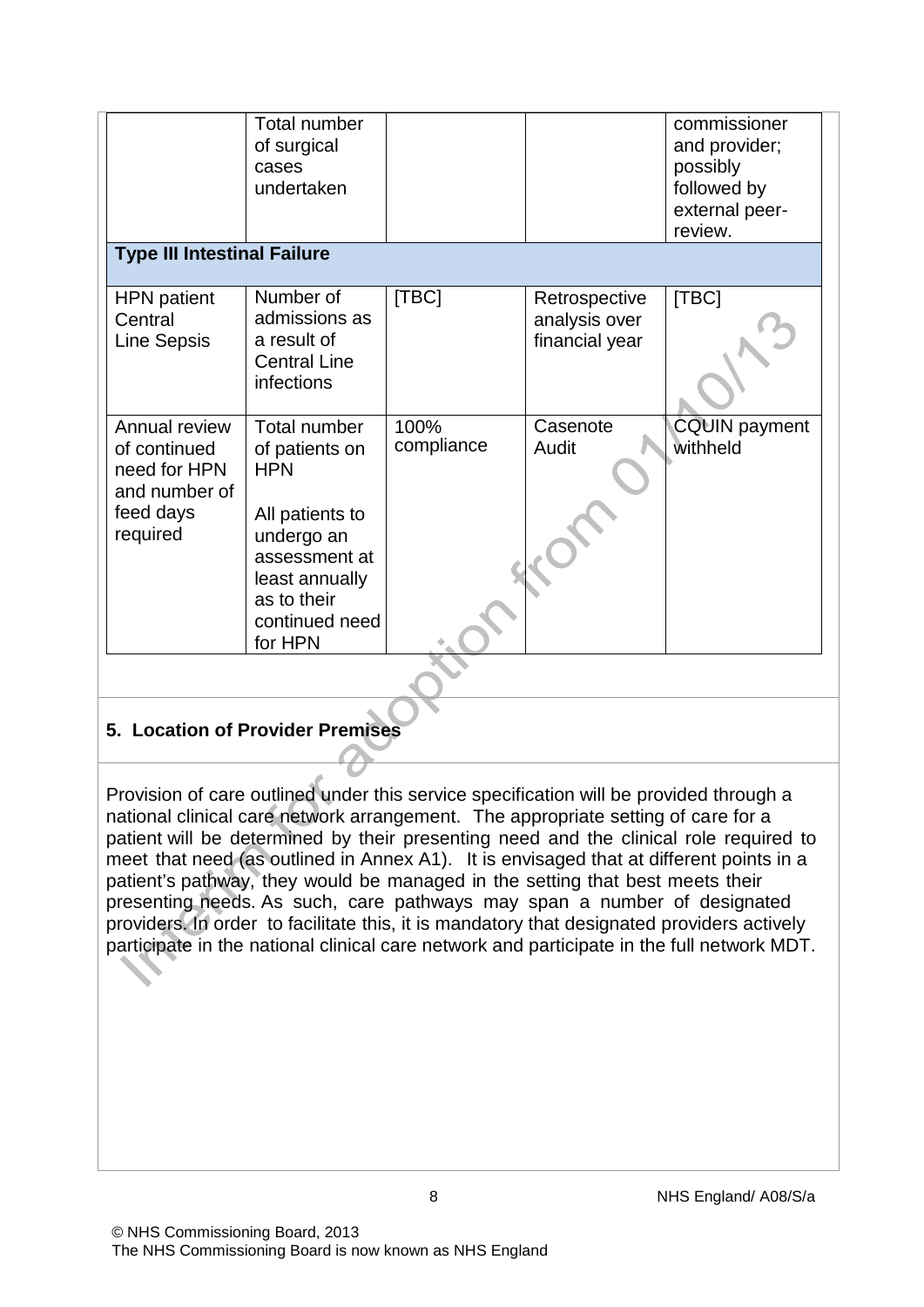# **ANNEX A1 – DESCRIPTION OF CLINICAL CARE ROLES RELATING TO SPECIALISED INTESTINAL FAILURE**

This Annex describes the particular service pathway elements for Specialised Intestinal Failure (IF) care. This is described on the basis of three factors:

The 'who' – the characteristics of need of the patient The 'what' – the intervention(s) required to meet that need The 'where' – the specified standards that need to be in place to effectively deliver those interventions

Whilst there are 29 clinical roles that would be classified as specialised (2.1 to 4.3) it is envisaged that centres would either undertake (i) a significant sub-set of these roles; (ii) the majority of these roles; or (iii) all of these roles.

These roles will be used as the basis of currencies for specialised intestinal failure activity as they describe patient pathways with similar need and similar resource inputs.

| <b>IF Type</b>                                                | <b>General</b><br>description                                                | <b>Specific</b><br><b>Description</b>                                                                                                    | <b>Treatment</b>                                                             | <b>Unit</b><br>specifications<br>(see |
|---------------------------------------------------------------|------------------------------------------------------------------------------|------------------------------------------------------------------------------------------------------------------------------------------|------------------------------------------------------------------------------|---------------------------------------|
|                                                               |                                                                              |                                                                                                                                          |                                                                              | <b>Annex A2)</b>                      |
| Type 1 IF (Non<br>Specialised-<br><b>CCG</b><br>Commissioned) | Short term IF                                                                | 1.1 Short term<br>ileus.                                                                                                                 | Optimal<br>nutritional<br>management                                         | A1, A2, (A3)<br>optional)             |
| Type 2 IF<br>Specialised                                      | PN with<br>complications<br>or PN whose<br>duration is<br>causing<br>concern | 2.1 Patients<br>requiring<br>continued PN who<br>have had more<br>than two central<br>feeding catheter<br>infections                     | <b>Optimal IF</b><br>management                                              | A1-3, B1-7,                           |
|                                                               |                                                                              | 2.2 Patients with<br>an uncontrolled<br>high output stoma<br>despite standard<br>management*                                             | <b>Optimal IF</b><br>management                                              | A1-3, B1-7                            |
|                                                               |                                                                              | 2.3 Patients with<br>catheter-related<br>central venous<br>thromboses<br>leading to<br>problems of<br>access for IVN**<br>administration | <b>Optimal IF</b><br>management<br>& appropriate<br>vascular<br>intervention | A1-3, B1-7,<br>C1.4                   |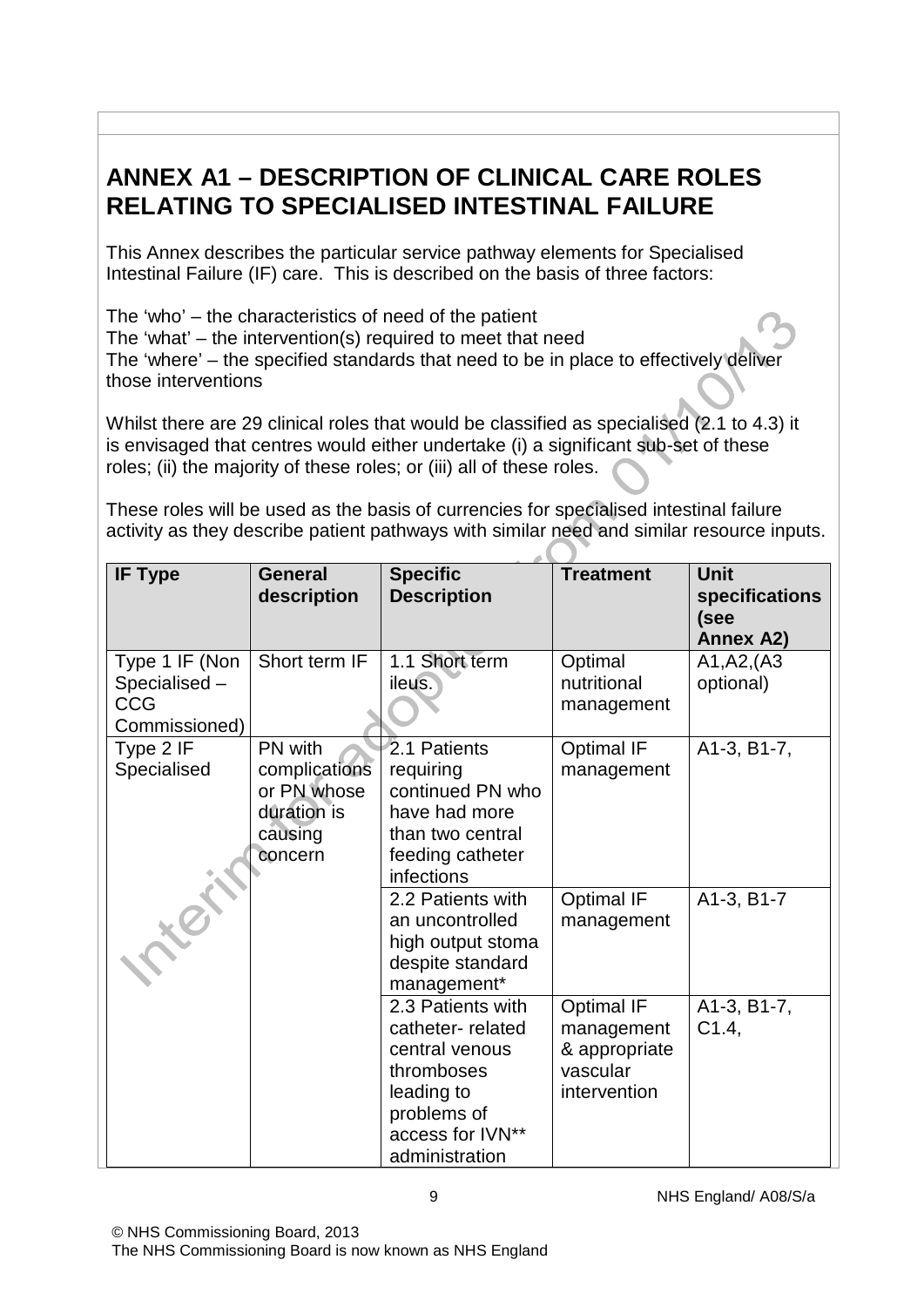|  |  |                        | (e.g. direct IVC##                   |                                   |                            |
|--|--|------------------------|--------------------------------------|-----------------------------------|----------------------------|
|  |  |                        | or atrial catheters,                 |                                   |                            |
|  |  |                        | venous                               |                                   |                            |
|  |  |                        | recannalisation or                   |                                   |                            |
|  |  | vascular               |                                      |                                   |                            |
|  |  |                        | reconstruction)                      |                                   |                            |
|  |  |                        | 2.4 Medical                          |                                   |                            |
|  |  |                        |                                      | <b>Optimal IF</b>                 | A1-3, B1-7,                |
|  |  |                        | management                           | management                        | (C1.5, C2)                 |
|  |  |                        | patients with                        | & liaison with                    |                            |
|  |  |                        | persistent or                        | other                             |                            |
|  |  |                        | deteriorating                        | specialist                        |                            |
|  |  |                        | metabolic                            | services as                       |                            |
|  |  |                        | complications                        | necessary                         |                            |
|  |  |                        | (significant liver or                |                                   |                            |
|  |  |                        | renal dysfunction,                   |                                   |                            |
|  |  |                        | recurrent acidosis,                  |                                   |                            |
|  |  |                        | poorly controlled                    |                                   |                            |
|  |  |                        | diabetes)                            |                                   |                            |
|  |  |                        | 2.5 Patients                         | <b>Optimal IF</b>                 | A1-3, B1-7,                |
|  |  |                        | requiring long term                  | management                        | C1.6                       |
|  |  |                        | in-patient PN with                   | & involvement                     |                            |
|  |  |                        | severe psychiatric                   | of specialist                     |                            |
|  |  |                        | co- morbidity                        | psychiatric                       |                            |
|  |  |                        | (including                           | services                          |                            |
|  |  |                        | personality                          |                                   |                            |
|  |  |                        | disorders),                          |                                   |                            |
|  |  |                        | needing intensive                    |                                   |                            |
|  |  |                        | liaison                              |                                   |                            |
|  |  |                        | psychological                        |                                   |                            |
|  |  |                        | medicine services<br>which cannot be |                                   |                            |
|  |  |                        |                                      |                                   |                            |
|  |  |                        | provided locally                     |                                   |                            |
|  |  | <u> Intra-</u>         | 2.6 Recurrent /                      | <b>Optimal IF</b>                 | A1-3, B1-7                 |
|  |  | abdominal              | persistent severe                    | management                        | $C1.1 - 1.3, C2,3$         |
|  |  | sepsis,<br>fistulation | abdominal sepsis                     | with specialist                   |                            |
|  |  |                        | requiring                            | stoma care,                       |                            |
|  |  | and/or open            | prolonged PN                         | interventional                    |                            |
|  |  | laparostomy)           |                                      | radiology (as                     |                            |
|  |  |                        | 2.7 Intestinal                       | appropriate)<br><b>Optimal IF</b> | A1-3, B1-67                |
|  |  |                        | failure with                         | management                        | $C1.1 - 1.3$               |
|  |  |                        |                                      | with specialist                   |                            |
|  |  |                        | complex<br>fistulation#              | stoma care,                       | 1.7, C <sub>2</sub> , 3, 4 |
|  |  |                        | requiring surgical                   | interventional                    |                            |
|  |  |                        | reconstruction                       | radiology (as                     |                            |
|  |  |                        |                                      | appropriate) in                   |                            |
|  |  |                        |                                      | a specialist                      |                            |
|  |  |                        |                                      | surgical IF unit                  |                            |
|  |  |                        | 2.8 Dehisced                         | <b>Optimal IF</b>                 | A1-3, B1-7,                |
|  |  |                        | abdominal wound                      | management                        | $C1.1 - 1.3$ ,             |
|  |  |                        |                                      |                                   |                            |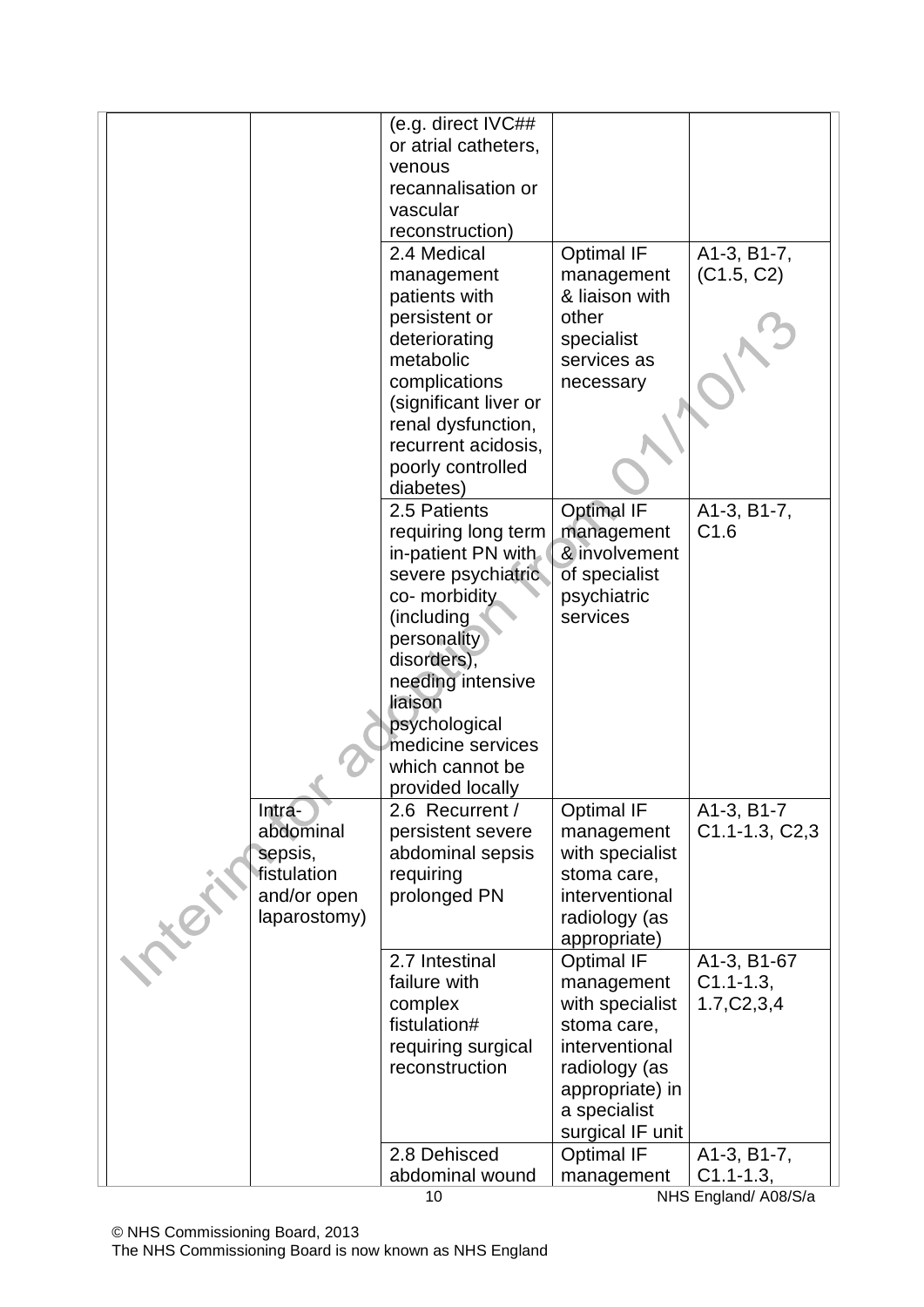|                                                              | C2, 3, 4<br>with specialist<br>or laparostomy<br>needing<br>stoma care,<br>reconstruction of<br>interventional<br>both GI tract &<br>radiology (as<br>abdominal wall<br>appropriate) in<br>a specialist<br>surgical IF unit<br>A1-3, B1-7,<br>2.9 High output<br><b>Optimal IF</b>                                                                                                   |
|--------------------------------------------------------------|--------------------------------------------------------------------------------------------------------------------------------------------------------------------------------------------------------------------------------------------------------------------------------------------------------------------------------------------------------------------------------------|
|                                                              | $C1.1 - 1.3$<br>enterocutaneous<br>management<br>C2,3,4<br>fistula(s)<br>$($ >500ml/day)<br>despite standard<br>management#                                                                                                                                                                                                                                                          |
|                                                              | A <sub>1</sub> -3, B <sub>1</sub> -7,<br>2.10 Need for<br><b>Optimal IF</b><br>$C1.1 - 1.3$<br>distal limb<br>management<br>with specialist<br>enteroclysis or<br>C2,3,4<br>fistuloclysis<br>stoma care,<br>interventional<br>radiology (as<br>appropriate)                                                                                                                          |
|                                                              | <b>Optimal IF</b><br>A1-3, B1-7,<br>2.11 Recurrent<br>$C1.1 - 1.3$<br>intestinal<br>management<br>fistulation after<br>with specialist<br>C2,3,4<br>failed surgical<br>stoma care,<br>treatment of Type<br>interventional<br>$\overline{2}$<br>radiology (as<br>appropriate) in<br>IF in a specialist<br>a specialist<br>centre<br>referral between)<br>surgical IF unit<br>centres) |
| tex                                                          | IF surgery in a<br>A1-3, B1-7<br>2.12 IF Surgery in<br>a patient with<br>$C1.1 - 1.3$<br>specialist<br>radiation enteritis<br>surgical IF unit $\vert$ C2,3,4<br>or an inherited<br>defect of<br>connective tissue<br>(eg Elhers Danlos,<br>Marfans, PXE)                                                                                                                            |
|                                                              | <b>Optimal IF</b><br>2.13 Persistent IF<br>A1-3, B1-7,<br>$C1.1 -$<br>with significant co-<br>management<br>1.3, 1.5, C <sub>2</sub> , 3, 4<br>morbidity (heart,<br>renal & liver<br>failure) requiring<br>tailored IVN                                                                                                                                                              |
| <b>Patients</b><br>requiring<br>Intestinal<br>reconstruction | 2.14 With or<br>IF surgery in a<br>A1-3, B1-7,<br>without abdominal<br>$C1.1 - 1.3$<br>specialist<br>surgical IF unit<br>C <sub>2,3,4</sub><br>wall reconstruction                                                                                                                                                                                                                   |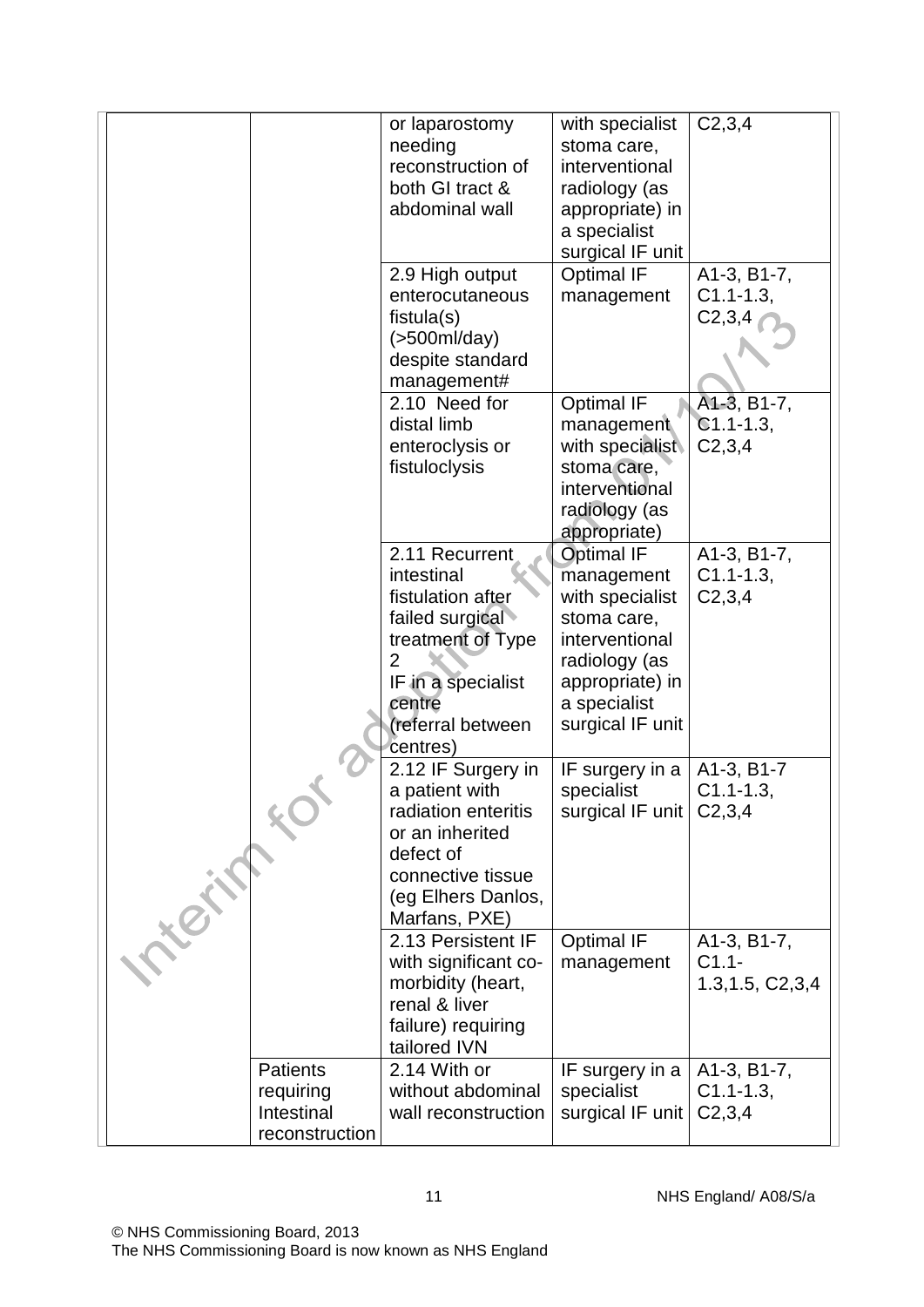|                          |                                                   | 2.15 Surgery for<br>severe intestinal<br>dysmotility                                                                                                                  | IF surgery in a<br>specialist<br>surgical IF unit                                                       | A1-3, B1-7,<br>C1.1-1.4, C2,3              |
|--------------------------|---------------------------------------------------|-----------------------------------------------------------------------------------------------------------------------------------------------------------------------|---------------------------------------------------------------------------------------------------------|--------------------------------------------|
|                          |                                                   | 2.16 Intestinal<br>lengthening<br>(tapering,<br>lengthening, STEP<br>& Bianchi/LILT<br>procedures)                                                                    | IF surgery in a<br>nationally<br>commissioned<br>surgical IF unit<br>(Salford Royal<br>Hospital)        | A1-3, B1-7,<br>$C1.1-1.4, C2,3,$<br>4,6    |
|                          | Surgical re-<br>appraisal                         | 2.17 Severe intra-<br>abdominal<br>adhesions<br>requiring further<br>expert surgical<br>appraisal or<br>considered<br>possibly not<br>suitable for further<br>surgery | <b>Optimal IF</b><br>management<br>in a specialist<br>surgical IF unit                                  | A1-3, B1-67<br>$C1.1 - 1.3$<br>C2, 3, 4,   |
|                          |                                                   | 2.18 Potentially<br>hostile abdomen<br>requiring further<br>expert surgical<br>appraisal or<br>considered<br>possibly not<br>suitable for further<br>surgery          | <b>Optimal IF</b><br>management<br>in a specialist<br>surgical IF unit                                  | A1-3, B1-7,<br>$C1.1 - 1.3$<br>C2,3,4      |
|                          |                                                   | $2.19$ IF due to<br>sclerosing<br>peritonitis needing<br>specialist<br>enterolysis                                                                                    | IF surgery in a<br>nationally<br>commissioned<br>surgical IF unit<br>(Manchester<br>Royal<br>Infirmary) | A1-3, B1-7,<br>$C1.1 - 1.4$<br>C2, 3, 4, 7 |
| Type 3 IF<br>Specialised | Initiation &<br>training of<br>new HPN<br>patient | 3.1 Patients on<br>long term<br>parenteral nutrition<br>who could be<br>considered for<br>continued home<br>care                                                      | <b>Optimal IF</b><br>management                                                                         | A1-3, B2-67<br>D <sub>1</sub> ,2           |
|                          |                                                   | 3.2 Patients with<br>intestinal resection<br>leaving <100cm<br>small bowel<br>without colonic<br>continuity, or with                                                  | <b>Optimal IF</b><br>management                                                                         | A1-3, B1-7<br>$C1.1 - 1.3, D1.2$           |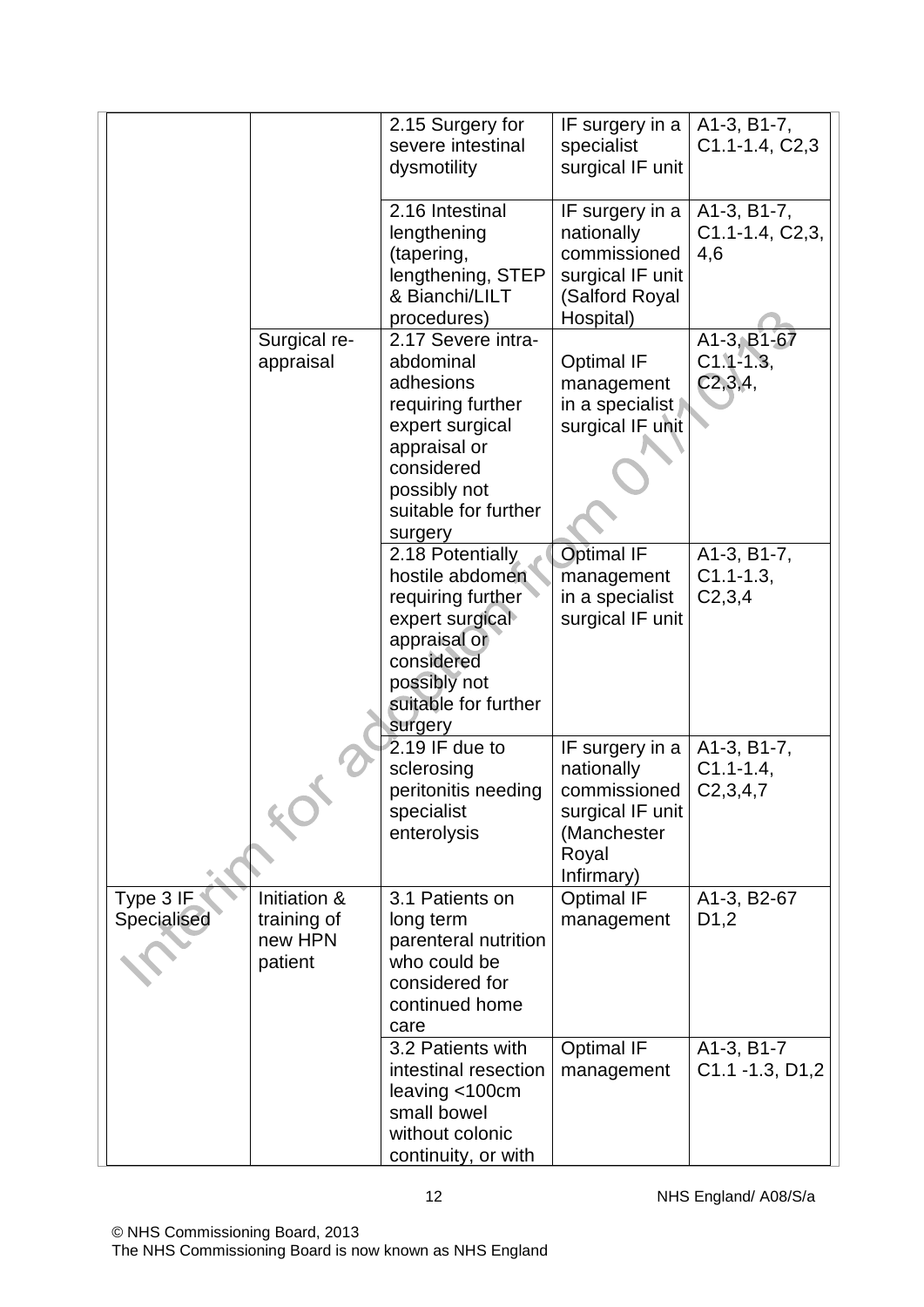|                          |                                        | <50cm small<br>bowel if there is<br>established<br>continuity with the<br>colon.                                   |                                                    |                                  |
|--------------------------|----------------------------------------|--------------------------------------------------------------------------------------------------------------------|----------------------------------------------------|----------------------------------|
|                          |                                        | 3.4 Patients with<br>severe intestinal<br>dysmotility with<br>malnutrition who<br>cannot meet their<br>nutritional | <b>Optimal IF</b><br>management                    | A1-3, B1-7<br>D <sub>1</sub> ,2. |
|                          |                                        | requirements<br>enterally                                                                                          |                                                    |                                  |
|                          |                                        | 3.5 Severe<br>intestinal<br>dysmotility<br>requiring                                                               | <b>Optimal IF</b><br>management<br>&<br>specialist | A1-3, B1-7<br>C1.6, D1.2         |
|                          |                                        | specialist<br>psychological<br>support                                                                             | psychiatric<br>input                               |                                  |
|                          | <b>MDT</b><br>outpatient<br>management | 3.6 Established<br><b>HPN</b>                                                                                      | <b>Optimal IF</b><br>management                    | A1-3, B2-7<br>D <sub>1</sub> ,2  |
|                          | Non-elective<br>readmission            | 3.7 Established<br>HPN +                                                                                           | <b>Optimal IF</b><br>management                    | A1-3, B1-7,<br>D <sub>1</sub> ,2 |
| Intestinal<br>transplant |                                        | 4.1 Transplant<br>assessment                                                                                       | Transplant<br>assessment                           | A1-3, B1-67<br>C1, 2, 3, 5       |
|                          |                                        | 4.2a<br>Transplantation &<br>perioperative care                                                                    | Intestinal<br>transplantation                      | Transplant unit                  |
|                          |                                        | 4.2 <sub>b</sub><br>Transplantation &<br>perioperative care                                                        | Multiveisceral<br>transplantation                  | Transplant unit                  |
|                          |                                        | 4.3 Out-patient<br>post-<br>transplantation<br>follow up                                                           | Optimal post-<br>transplant<br>care                | A1-3, B1-7,<br>C1, 2, 3, 5       |

#### **Notes**

\*Standard management - Fluid restriction & electrolyte mix Antimotility agents (loperamide up to 8mg QDS, codeine phosphate up to 60mg QDS) Antisecretory agents (PPI [omeprazole 40mg BD], octreotide)

#Complex fistulation - >1 enterocutaneous fistula, fistulation involving other organ systems e.g. upper or lower GI tract, genito-urinary or biliary tracts (update with the surgical definition)

\*\* IVN - Intravenous nutrition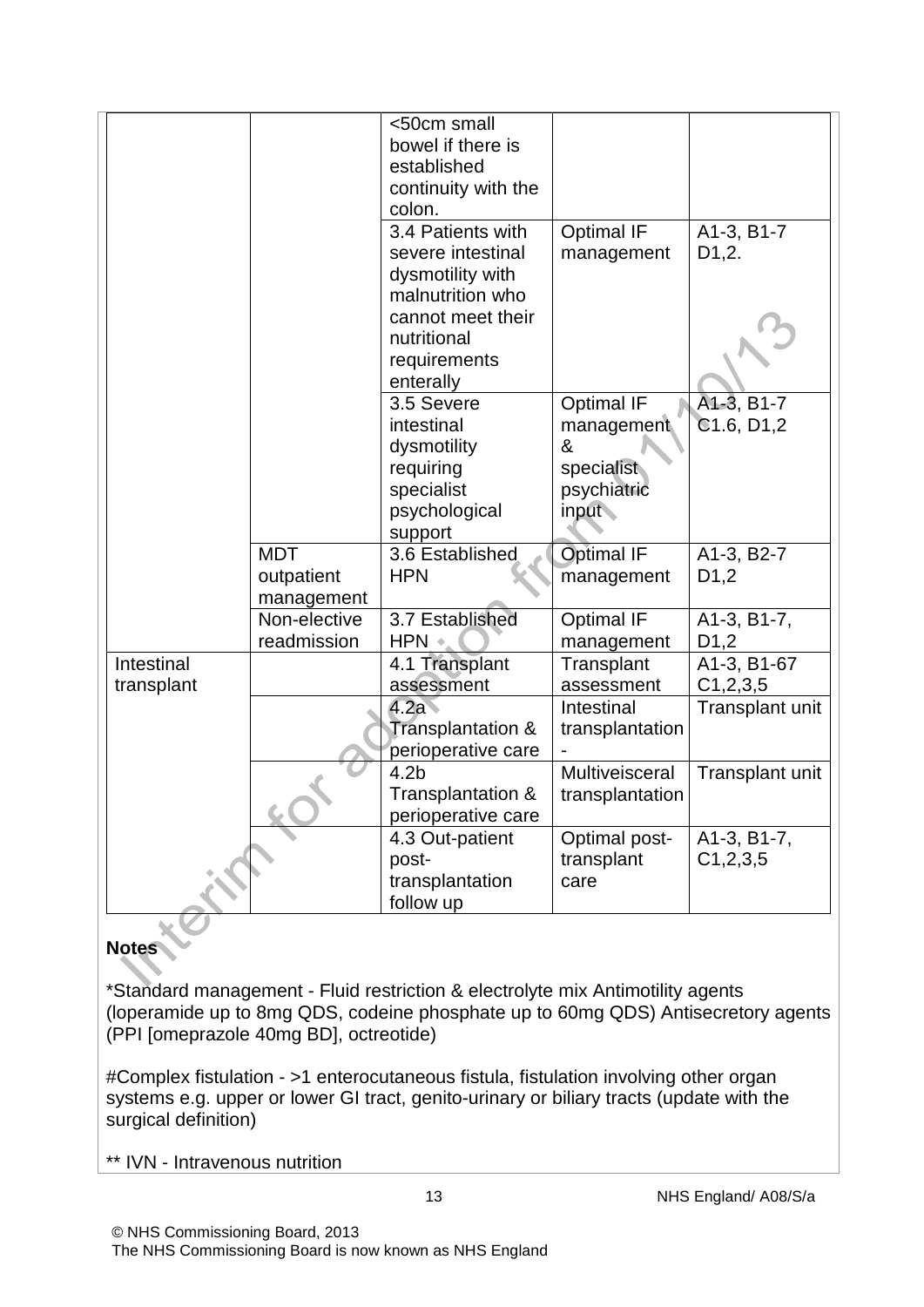## **ANNEX A2 – UNIT SPECIFICATION FOR EACH CLINICAL ROLE**

| Code           | <b>Description</b>                                                 | Sub-        | <b>Subcode description</b>                                            |
|----------------|--------------------------------------------------------------------|-------------|-----------------------------------------------------------------------|
|                |                                                                    | code        |                                                                       |
| A <sub>1</sub> | GI medicine & surgery expertise                                    |             |                                                                       |
|                | on site                                                            |             |                                                                       |
| A2             | NICE compliant nutrition support                                   |             |                                                                       |
|                | team                                                               |             |                                                                       |
| A3             | <b>British Artificial Nutrition Survey</b><br>(BANS) reporting     |             |                                                                       |
| <b>B1</b>      | At least 2 nominated intestinal                                    |             |                                                                       |
|                | failure surgeons with appropriate                                  |             |                                                                       |
|                | on-going interest, practice &                                      |             |                                                                       |
|                | junior surgical support                                            |             |                                                                       |
| <b>B2</b>      | Nominated specialist IF                                            |             |                                                                       |
|                | gastroenterologist & skilled<br>consultant cover in the context of |             |                                                                       |
|                | comprehensive medical                                              |             |                                                                       |
|                | gastroenterological, endoscopy                                     |             |                                                                       |
|                | and hepatology services with                                       |             |                                                                       |
|                | junior medical support.                                            |             |                                                                       |
| <b>B3</b>      | Enhanced nutrition support team                                    | <b>B3.1</b> | Specialist nutrition nurse                                            |
|                | services                                                           |             | specialists with comprehensive                                        |
|                |                                                                    |             | cross cover arrangements                                              |
|                |                                                                    | <b>B3.2</b> | Specialist dietitians with                                            |
|                |                                                                    |             | experience in intestinal failure                                      |
|                |                                                                    |             | management and comprehensive                                          |
|                |                                                                    |             | cross cover arrangements                                              |
|                |                                                                    | <b>B3.3</b> | Specialist pharmacists with                                           |
|                |                                                                    |             | comprehensive cross cover                                             |
|                |                                                                    |             | arrangements, Timely                                                  |
|                |                                                                    |             | arrangement for tailor made PN or<br>access to compounding facilities |
| <b>B4</b>      | Engaged microbiological                                            |             |                                                                       |
|                | services                                                           |             |                                                                       |
| <b>B5</b>      | Venous access service or                                           |             |                                                                       |
|                | expertise with continuous audit                                    |             |                                                                       |
|                | of complication rates                                              |             |                                                                       |
| <b>B6</b>      | Dedicated ward area for IF                                         |             |                                                                       |
|                | patients with an appropriate                                       |             |                                                                       |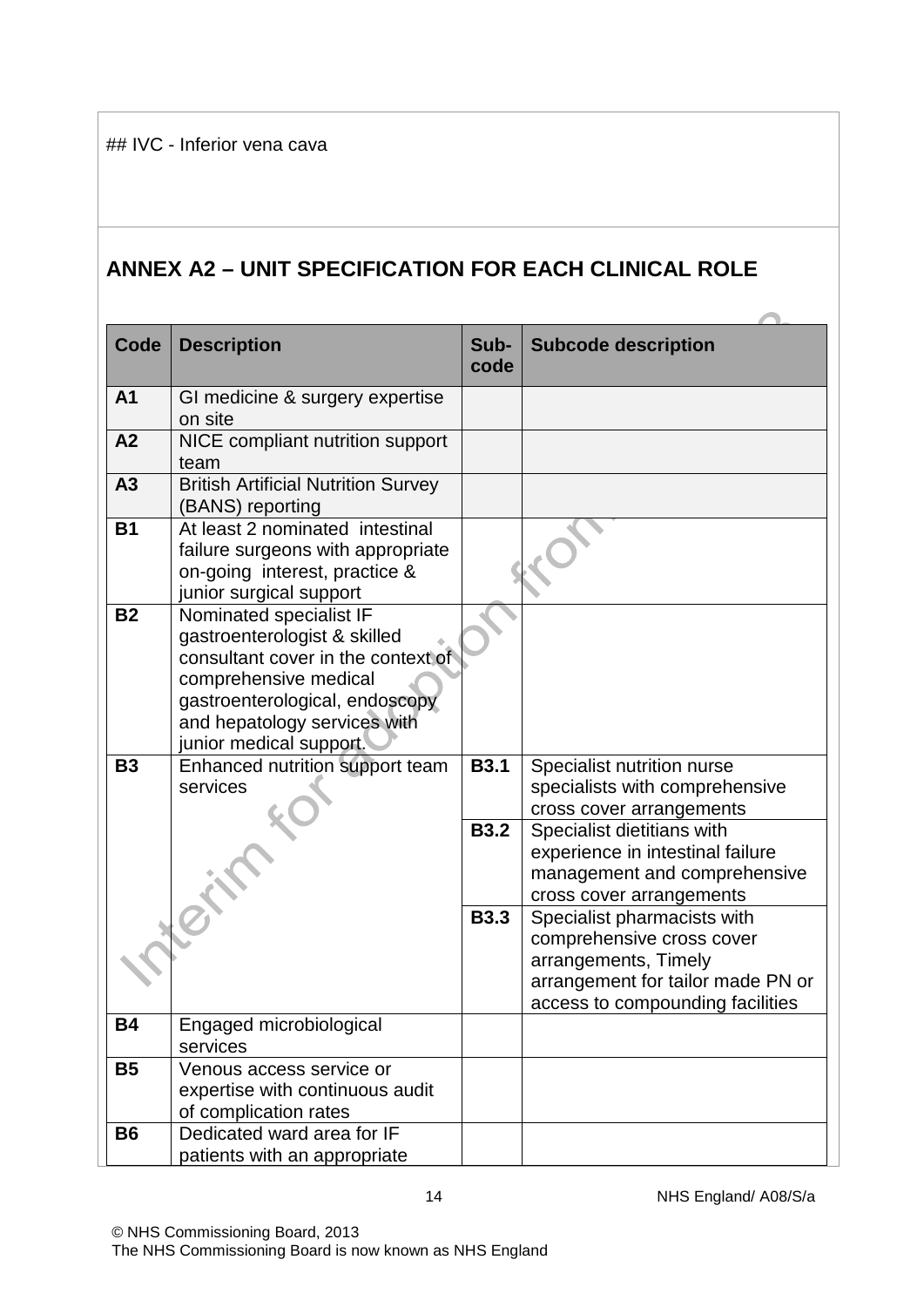|                | nursing ratio                                |                  |                                                        |
|----------------|----------------------------------------------|------------------|--------------------------------------------------------|
| <b>B7</b>      | 24h on-call arrangements for IP              |                  |                                                        |
|                | and OP by staff with appropriate             |                  |                                                        |
|                | expertise in IF management                   |                  |                                                        |
| C <sub>1</sub> | High quality supporting clinical             | C <sub>1.1</sub> | Anaesthetics with a special                            |
|                | teams                                        |                  | interest in IF surgery                                 |
|                |                                              | C1.2             | Interventional radiology                               |
|                |                                              |                  | (experienced in abdominal                              |
|                |                                              |                  | abscess)                                               |
|                |                                              | C1.3             | Stoma care & abdominal wound                           |
|                |                                              |                  | care (experience in management                         |
|                |                                              |                  | of dehisced abdominal wound)                           |
|                |                                              | C1.4             | Interventional radiology expertise                     |
|                |                                              |                  | in central venous catheter                             |
|                |                                              |                  | placement and venous stenting in                       |
|                |                                              |                  | patients with difficult venous                         |
|                |                                              |                  | access                                                 |
|                |                                              | C1.5             | Support for patients with renal                        |
|                |                                              | C1.6             | failure requiring haemodialysis                        |
|                |                                              |                  | Nominated specialists in                               |
|                |                                              | C1.7             | psychiatry & psychology<br>Access to appropriate other |
|                |                                              |                  | surgical specialties (eg                               |
|                |                                              |                  | gynaecological, urological, upper                      |
|                |                                              |                  | GI and vascular surgery)                               |
|                |                                              | C1.8             | Access to plastic surgery                              |
| C <sub>2</sub> | Good access to and working                   |                  |                                                        |
|                | relations with on-site HDU & ICU             |                  |                                                        |
| C <sub>3</sub> | Critical mass of type 2 <b>IF</b>            |                  |                                                        |
|                | patients                                     |                  |                                                        |
| C <sub>4</sub> | Surgical expertise in abdominal              |                  |                                                        |
|                | wall reconstruction and fistula              |                  |                                                        |
|                | repair                                       |                  |                                                        |
| C <sub>5</sub> | Experience in intestinal                     |                  |                                                        |
|                | transplant selection &                       |                  |                                                        |
|                | assessment                                   |                  |                                                        |
| C6             | <b>Experience in intestinal</b>              |                  |                                                        |
|                | lengthening procedures                       |                  |                                                        |
|                | (AuGIR)*                                     |                  |                                                        |
| C7             | Experience in surgical                       |                  |                                                        |
|                | enterolysis for sclerosing                   |                  |                                                        |
|                | peritonitis*                                 |                  |                                                        |
| D <sub>1</sub> | Dedicated multi-professional IF              |                  |                                                        |
| D <sub>2</sub> | outpatient clinics                           |                  |                                                        |
|                | HPN experience and on-going<br>critical mass |                  |                                                        |
|                |                                              |                  |                                                        |

## \*AuGIR – Autologous intestinal reconstruction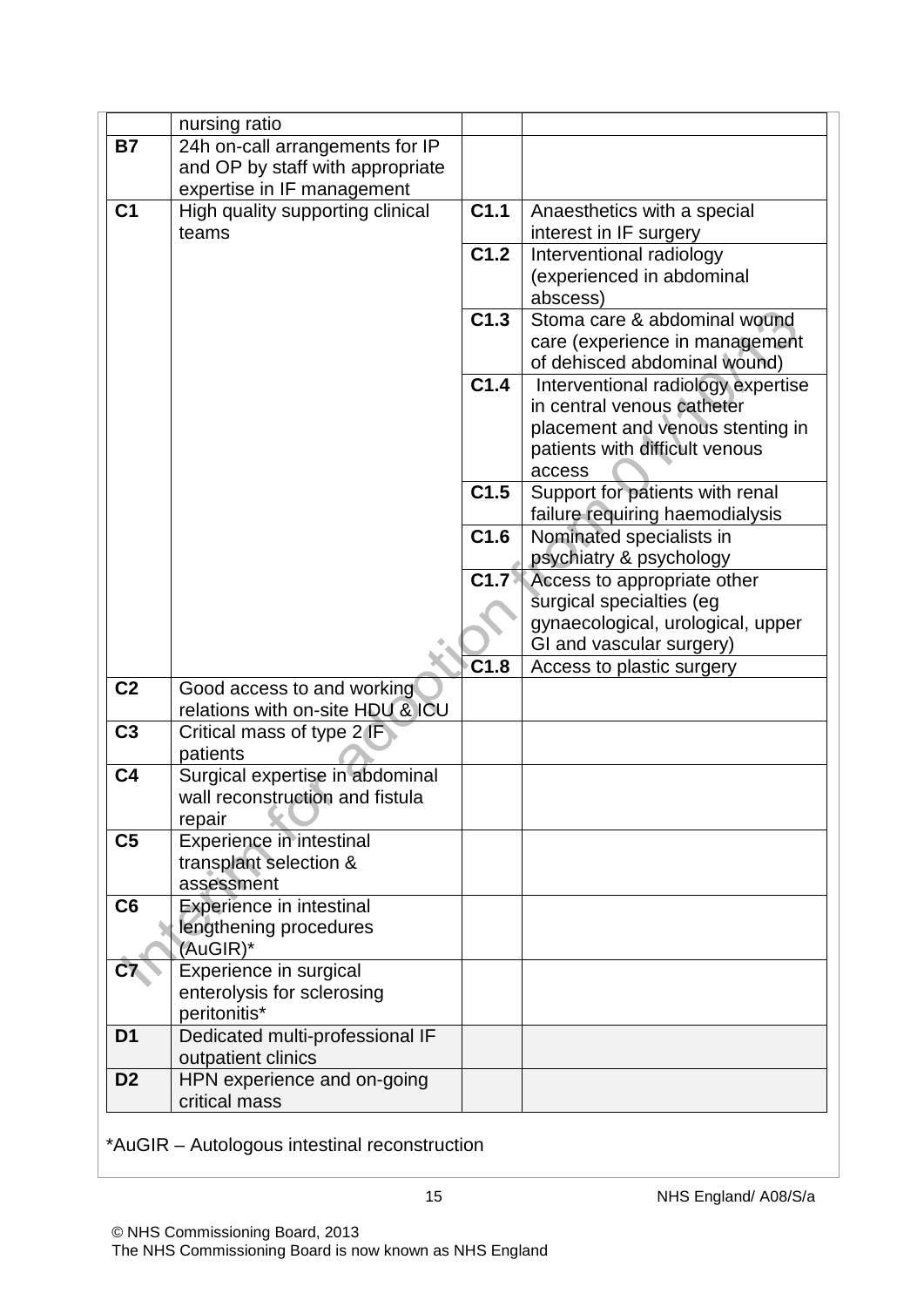## **ANNEX B – DEFINITION OF A SPECIALISED INTESTINAL FAILURE SURGICAL PROCEDURE**

To qualify as within the definition as a 'specialised *procedure for the management of Intestinal Failure*' the patient must fully meet the criteria in one or more of the boxes below:

1. Have had a prolonged period of parenteral nutritional support or enteroclysis (more than 14 days) prior to abdominal operations.

## **AND EITHER**

- 2. Enteric fistulation associated with:
	- a. Open abdomen (laparostomy); or
	- b. Other intra-abdominal organs (i.e upper or lower GI, urinary, gynaecological, hepato-pancreatico-biliary); or
	- c. Abdominal sepsis requiring radiological or surgical drainage; or
	- d. Significant co-morbidity specifically:
		- i. Collagen synthesis disorders such as Ehlers Danlos, Marfan's, and Pseudoxanthoma Elasticum;
		- ii. radiation enteritis
	- e. Recurrent fistulation following previous surgical attempts to repair

#### **OR**

- 3. Hostile abdomen (without fistulation) associated with:
	- a. Open abdomen (laparostomy); or
	- b. Re-operation for adhesions/sclerosing peritonitis; or
	- c. Abdominal sepsis requiring surgical drainage; or
	- d. Significant co-morbidity specifically:
		- i. Collagen synthesis disorders such as Ehlers Danlos, Marfan's, and Pseudoxanthoma Elasticum;
		- ii. radiation enteritis

4. Abdominal surgery where planned operative intervention would deliberately result in a period of intestinal failure (e.g. creation of a proximal jejunostomy).

5. Abdominal surgery where the primary aim of the surgery is to restore intestinal continuity allowing cessation of parenteral nutritional support, including HPN and fistuloclysis, and/or otherwise improve quality of life specific to intestinal failure.